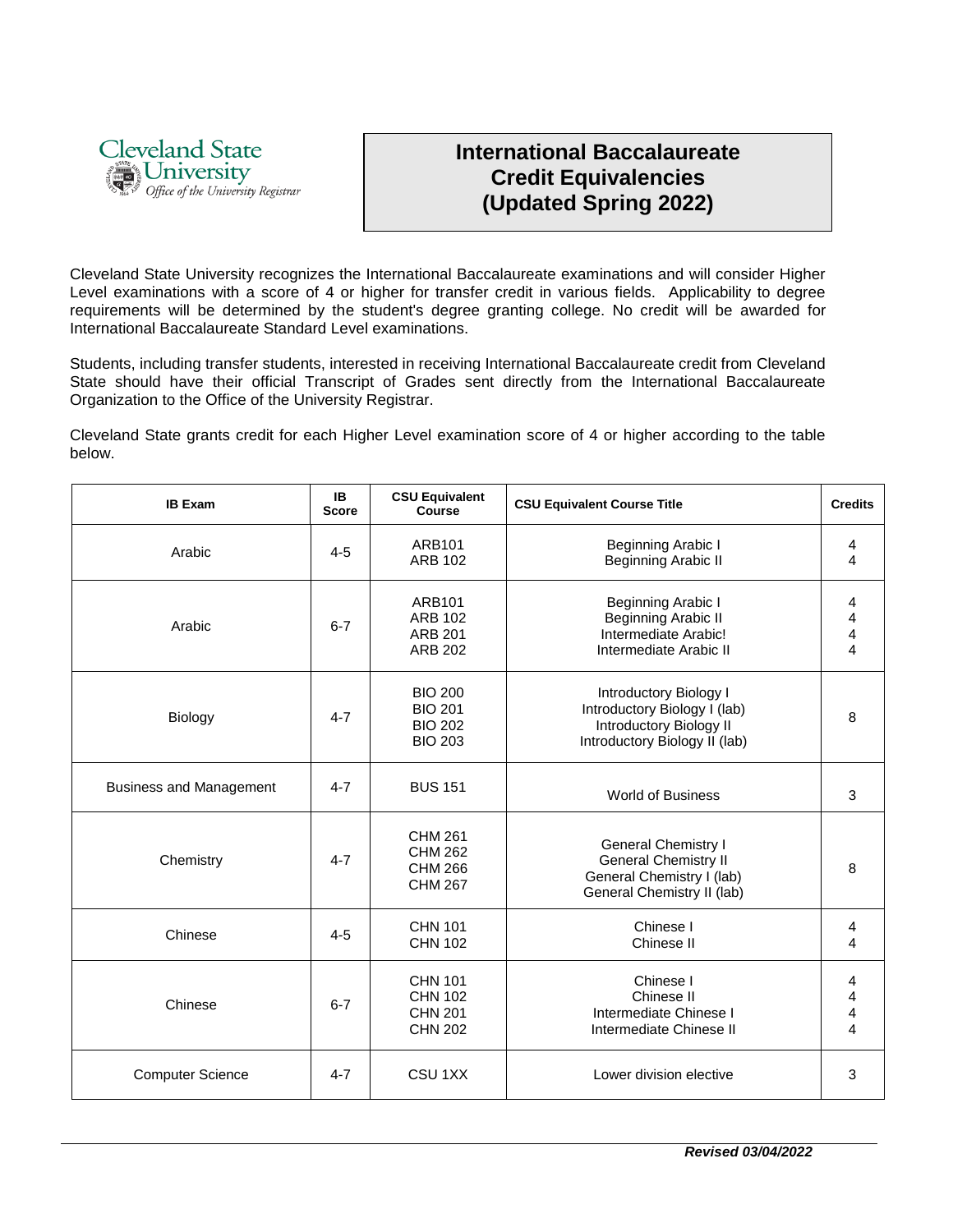| Dance                                                         | $4 - 7$ | <b>DAN 201</b>                                                       | Introduction to Dance                                                                                                | 3                |
|---------------------------------------------------------------|---------|----------------------------------------------------------------------|----------------------------------------------------------------------------------------------------------------------|------------------|
| Design Technology                                             | $4 - 7$ | <b>ART 1XXVF</b>                                                     | Art elective (Design concentration - Visual<br>Foundations)                                                          | 3                |
| Economics                                                     | 4-7     | <b>ECN 201</b><br><b>ECN 202</b>                                     | Introduction to Macroeconomics<br>Introduction to Microeconomics                                                     | 6                |
| English                                                       | $4 - 7$ | <b>ENG 101</b>                                                       | College Writing I                                                                                                    | 3                |
| Film                                                          | $4 - 7$ | CSU <sub>1XX</sub>                                                   | Lower division elective                                                                                              | 3                |
| French                                                        | $4 - 5$ | <b>FRN 101</b><br><b>FRN 102</b>                                     | French Language Skills I<br>French Language Skills II                                                                | 4<br>4           |
| French                                                        | $6 - 7$ | <b>FRN 101</b><br><b>FRN 102</b><br><b>FRN 201</b><br><b>FRN 210</b> | French Language Skills I<br>French Language Skills II<br><b>Culture and Civilization</b><br><b>Basic Oral Skills</b> | 4<br>4<br>4<br>4 |
| Geography                                                     | $4 - 7$ | SS 100                                                               | Social Science general elective                                                                                      | 3                |
| German                                                        | $4 - 5$ | <b>GER 101</b><br><b>GER 102</b>                                     | German I<br>German II                                                                                                | 4<br>4           |
| German                                                        | $6 - 7$ | <b>GER 101</b><br><b>GER 102</b><br><b>GER 201</b><br><b>GER 202</b> | German I<br>German II<br><b>Culture and Civilization</b><br>Literature Survey                                        | 4<br>4<br>4<br>4 |
| <b>Global Politics</b>                                        | $4 - 7$ | <b>PSC 231</b>                                                       | <b>International Politics</b>                                                                                        | 3                |
| Hindi                                                         | $4 - 5$ | <b>WLC 101</b><br>WLC 102                                            | World Languages I<br>World Languages II                                                                              | 4<br>4           |
| Hindi                                                         | $6 - 7$ | <b>WLC 101</b><br><b>WLC 102</b><br>CSU <sub>1XX</sub>               | World Languages I<br>World Languages II<br><b>Elective Credits</b>                                                   | 4<br>4<br>8      |
| History of Medieval Europe and the<br>Islamic World (Route 1) | $4 - 7$ | AHNW 100*                                                            | Arts & Humanities (ALAAME- Middle East)<br>general education elective                                                | 3                |
| History of Africa (Route 2)                                   | $4 - 7$ | <b>HIS 175</b>                                                       | Introduction to African History                                                                                      | 3                |
| History of the Americas (Route 2)                             | $4 - 7$ | AH 100*                                                              | Arts & Humanities general education elective                                                                         | 3                |
| History of Asia and Oceania (Route<br>2)                      | $4 - 7$ | <b>HIS 195</b>                                                       | Introduction to East Asian History                                                                                   | 3                |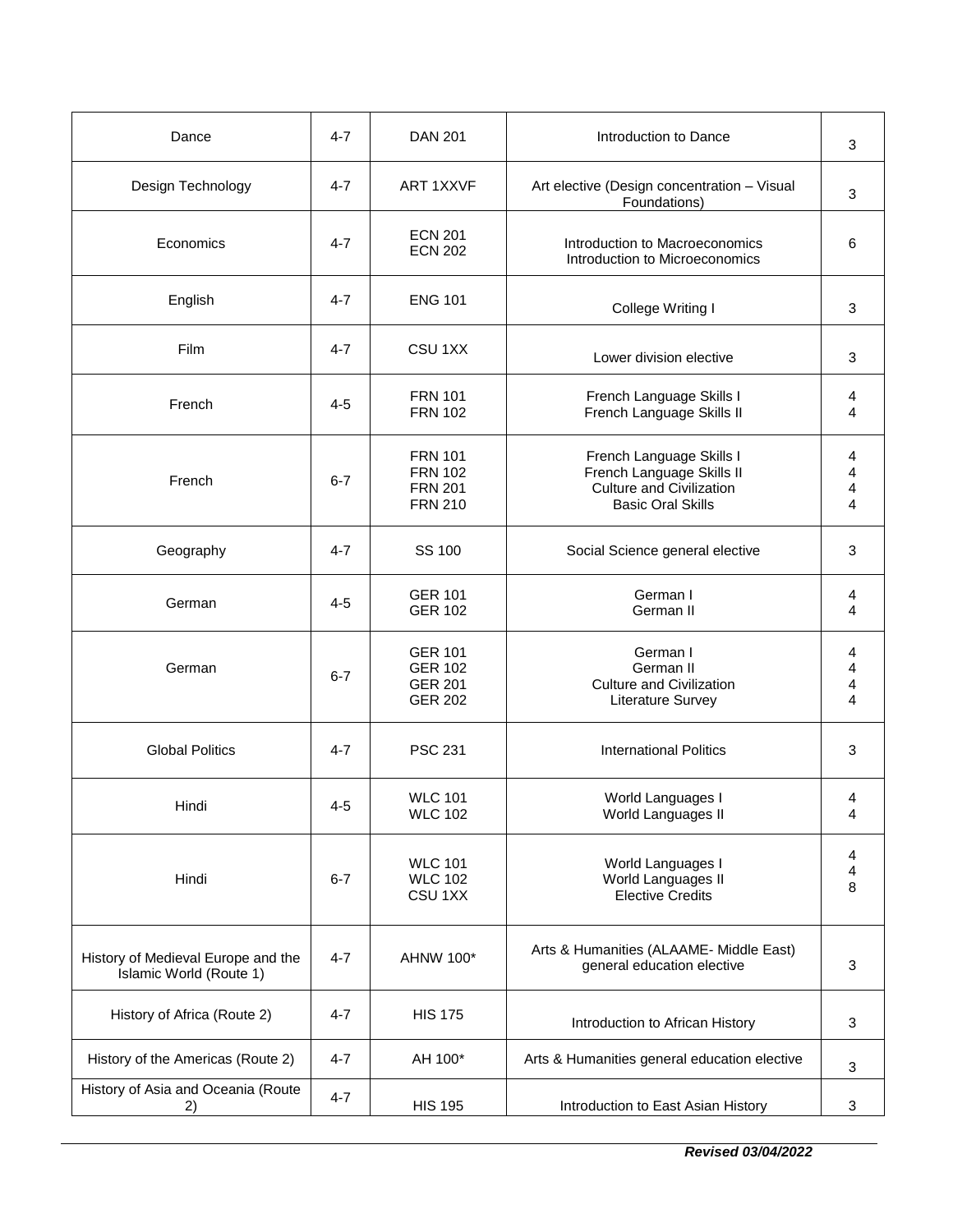| History of Europe and the Middle<br>East (Route 2) | $4 - 7$ | AHNW 100*                                                            | Arts & Humanities (ALAAME- Middle East)<br>general education elective                                                                    | 3                             |
|----------------------------------------------------|---------|----------------------------------------------------------------------|------------------------------------------------------------------------------------------------------------------------------------------|-------------------------------|
| Information technology in global<br>society        | $4 - 7$ | <b>IST 305</b>                                                       | Information Technology for Competitive<br>Advantage                                                                                      | 3                             |
| Italian                                            | $4 - 5$ | <b>ITN 101</b><br><b>ITN 102</b>                                     | Italian I<br>Italian II                                                                                                                  | 4<br>4                        |
| Italian                                            | $6 - 7$ | <b>ITN 101</b><br><b>ITN 102</b><br><b>ITN 201</b><br><b>ITN 210</b> | Italian I<br>Italian II<br><b>Culture and Civilization</b><br>Intermediate Italian                                                       | 4<br>4<br>4<br>4              |
| Japanese                                           | $4 - 5$ | <b>JPN 101</b><br><b>JPN 102</b>                                     | Beginning Japanese I<br>Beginning Japanese II                                                                                            | 4<br>4                        |
| Japanese                                           | $6 - 7$ | <b>JPN 101</b><br><b>JPN 102</b><br><b>JPN 201</b><br><b>JPN 202</b> | Beginning Japanese I<br><b>Beginning Japanese II</b><br>Intermediate Japanese Conversation<br>Intermediate Japanese Language and Culture | 4<br>4<br>4<br>$\overline{4}$ |
| Latin                                              | 4-5     | <b>LAT 101</b><br><b>LAT 102</b>                                     | Latin I<br>Latin II                                                                                                                      | 4<br>4                        |
| Latin                                              | $6 - 7$ | <b>LAT 101</b><br><b>LAT 102</b><br><b>LAT 201</b><br><b>LAT 202</b> | Latin I<br>Latin II<br><b>Culture and Civilization</b><br>Vergil                                                                         | 4<br>4<br>4<br>4              |
| <b>Mathematics</b>                                 | $4 - 7$ | <b>MTH 181</b>                                                       | Calculus I                                                                                                                               | 4                             |
| Music                                              | $4 - 7$ | <b>MUS 111</b><br><b>MUS 231</b><br><b>MUS 232</b>                   | <b>Enjoyment of Music</b><br>Harmony and Form I<br>Harmony and Form II                                                                   | 9                             |
| Philosophy                                         | $4 - 7$ | <b>PHL 101</b>                                                       | Intro to Philosophy                                                                                                                      | 3                             |
| Physics                                            | $4 - 7$ | <b>PHY 241</b>                                                       | University Physics I                                                                                                                     | 5                             |
| Psychology                                         | $4 - 7$ | <b>PSY 101</b><br>PSY 1XX                                            | Introduction to Psychology<br>Psychology lower division elective                                                                         | 6                             |
| Theatre                                            | $4 - 7$ | <b>THE 111</b>                                                       | Introduction to Theatre                                                                                                                  | 3                             |
| Social and cultural anthropology                   | $4 - 7$ | <b>ANT 102</b>                                                       | The Study of Culture                                                                                                                     | 3                             |